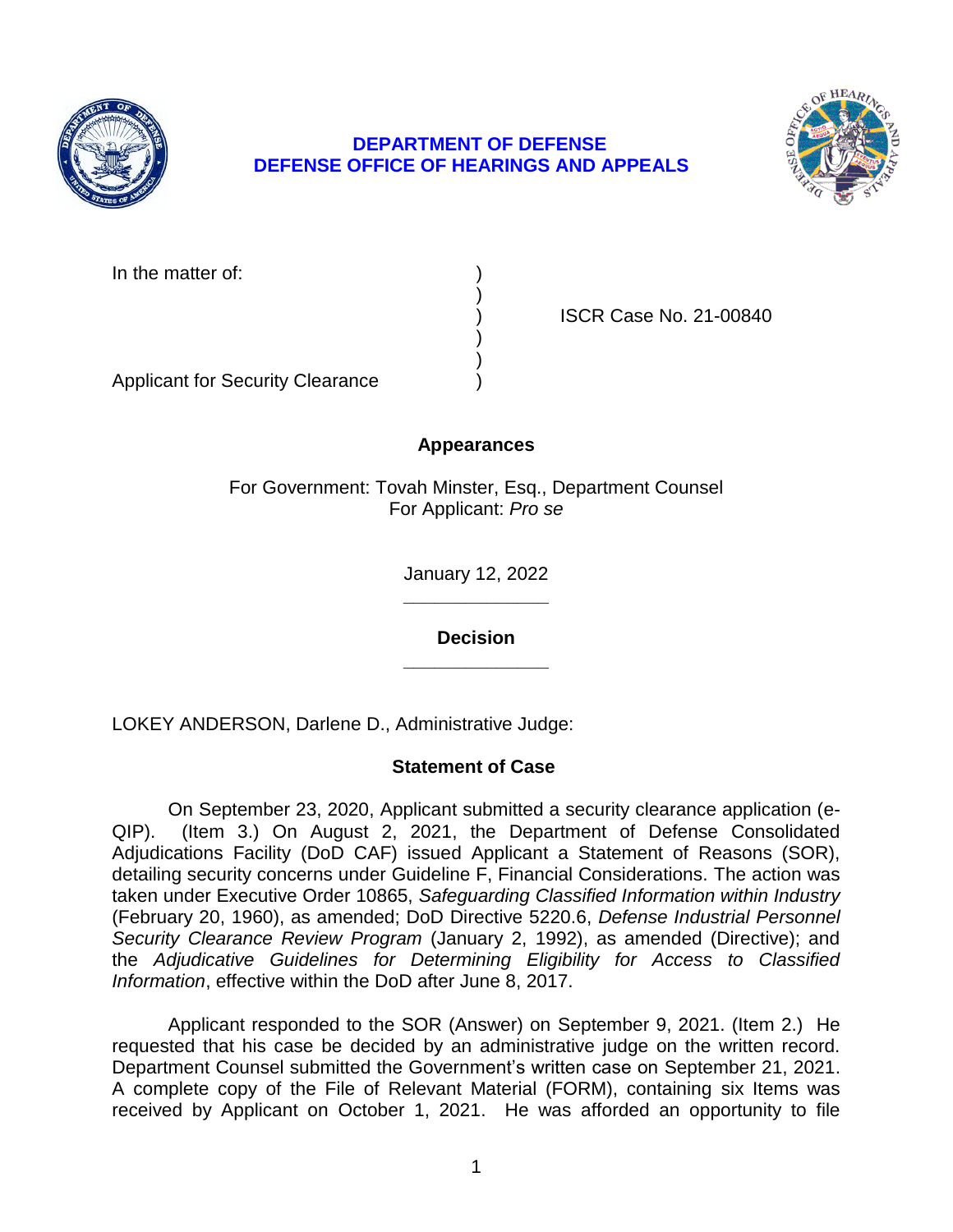objections and submit material in refutation, extenuation, or mitigation within 30 days of receipt of the FORM. Applicant submitted no response to the FORM. DOHA assigned the case to me on December 2, 2021. Items 1 through 6 will hereinafter be referred to as Government Exhibits 1 through 6.

### **Findings of Fact**

 Applicant is 36 years old and married with three children. He has a high school diploma. He is employed by a defense contractor as a shipbuilder. He is seeking to obtain a security clearance in connection with his employment.

### **Guideline F - Financial Considerations**

 The Government alleged that Applicant is ineligible for a clearance because he made financial decisions that indicate poor self-control, lack of judgment, or unwillingness to abide by rules and regulations, all of which raise questions about his reliability, trustworthiness and ability to protect classified information.

 The SOR alleges that the Applicant is indebted to seven delinquent accounts totaling in excess of \$27,000. Applicant admits all of the all debts listed in the SOR, except 1.c. Credit reports of the Applicant dated October 1, 2020, and June 29, 2021, confirm the indebtedness. (Government Exhibits 5 and 6.)

 Applicant began working for his current employer in January 2020. He has had consistent employment, except for one brief period of unemployment from June 2011 until September/October 2012. (Government Exhibit 3.) Applicant has been married since February 2015. None of Applicant's children reside with him. (Government Exhibit 4.)

 Exhibit 4.) In his answer to the SOR, Applicant failed to provide any explanation for his excessive delinquent indebtedness. He also failed to provide any information showing any attempts on his part to contact the creditors and repay or resolve his delinquent clearance application. During his subject interview in December 2020, he discussed a delinquent car loan and three medical accounts. debts. Applicant failed to disclose any of these delinquent debts on his 2020 security

The following delinquent debts set forth in the SOR are of security concern:

1.a. A delinquent debt is owed to a state department of social service for child support arrearage in the amount of \$14,970. Applicant had an active warrant that was issued in January 2020 for unpaid child support. The warrant was recalled by the court in December 2020. Applicant explained to the Government investigator that he had never been delinquent on child support, but that he stopped paying and had not paid since February 2019. Applicant claims that the notice to appear in court and other documents were sent to his former residence and he subsequently missed his court date. At the time of his DoD background interview, Applicant did not intend of turning himself in on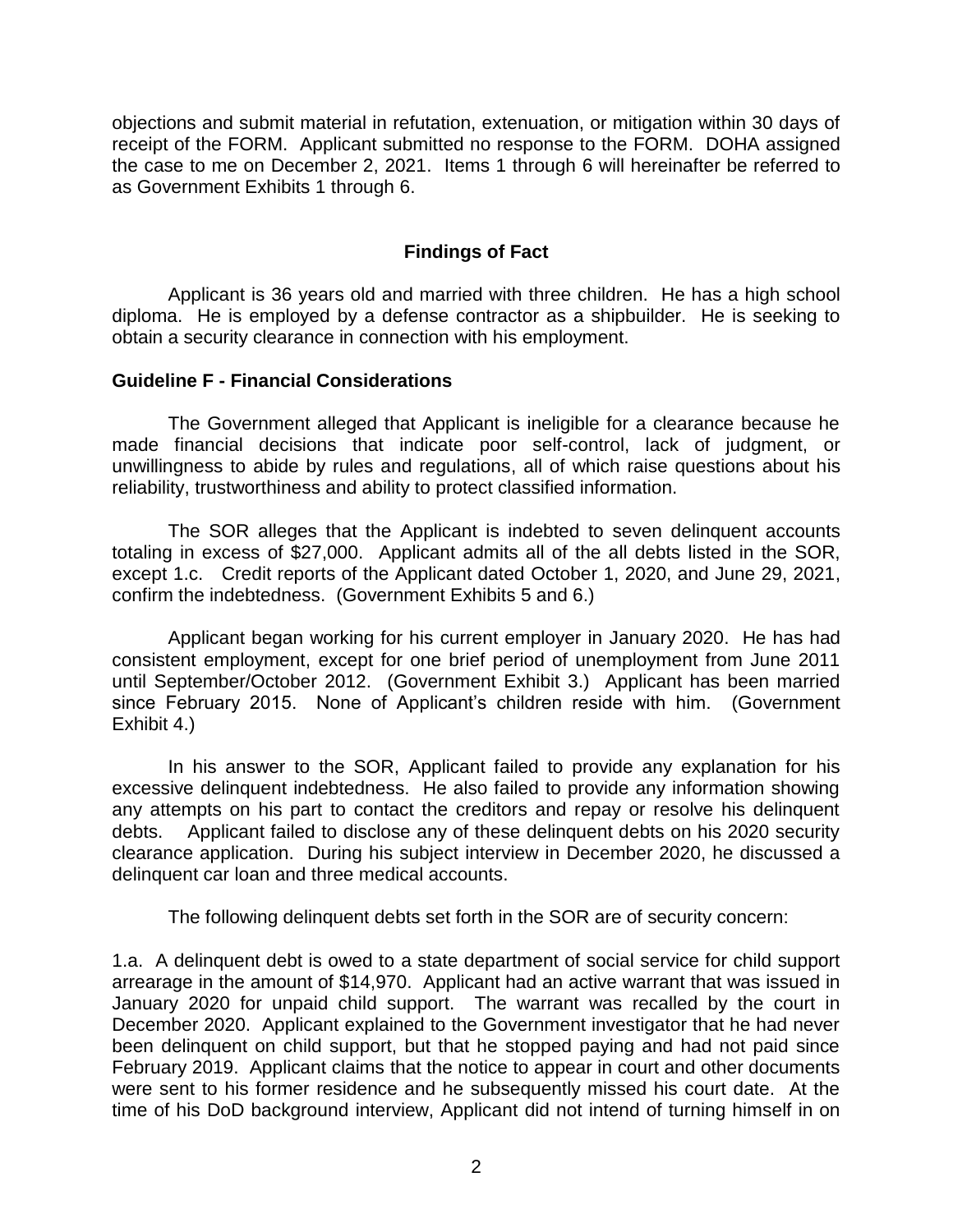the warrant because he did not have \$1,400 needed to be released from jail. Documentation provided by Applicant from the state division of child support enforcement dated June 25, 2021, shows that regarding Case #0003720431, Applicant has a current total balance owed of \$18,859.42, with \$16,256.02 owed to the parent custodian for support and \$2,603 owed to the state. Applicant's monthly child support payment is \$490 which began in August 2016. (Government Exhibit 4.) Other documentation provided by Applicant from the state division of child support enforcement dated June 25, 2021, shows that regarding Case #0003583637, Applicant has a current total balance of \$14,970.81, owed to the parent custodian and \$196 owed to the state. His monthly payment is \$339.23 which began in March 2013. There is no evidence in the record that shows that he has started making payments toward the debt yet. (Government Exhibit 4.)

 1.b. A delinquent debt is owed to a creditor that was placed for collections in the approximate amount of \$8,042. The debt remains owing. (Government Exhibits 5 and  $6.)$ 

6.)<br>1.c. A delinquent debt is owed to a creditor that was charged off in the approximate amount of \$2,500. The debt remains owing. (Government Exhibits 5 and 6.)

 1.d. A delinquent medical account was placed for collection in the approximate amount of \$938. The debt remains owing. (Government Exhibits 5 and 6.)

 1.e. A delinquent medical account was placed for collection in the approximate amount of \$368. The debt remains owing. (Government Exhibits 5 and 6.)

 1.f. A delinquent debt is owed to a creditor that was placed for collection in the approximate amount of \$333. The debt remains owing. (Government Exhibits 5 and 6.)

 1.g. A delinquent debt medical account was placed for collection in the approximate amount of \$65. The debt remains owing. (Government Exhibits 5 and 6.)

 Applicant has failed to provide any evidence in mitigation. He has not made a good faith effort to address his delinquent debts nor has he taken any meaningful step to resolve the delinquencies. He has failed to show that he has made even one payment toward resolving his debts. Furthermore, he has failed to provide evidence showing that his current financial situation is under control and that there is no risk of recurrence of the financial problems at issue.

### **Policies**

 When evaluating an applicant's suitability for a security clearance, the administrative judge must consider the adjudicative guidelines (AG). In addition to brief introductory explanations for each guideline, the adjudicative guidelines list potentially disqualifying conditions and mitigating conditions, which are to be used in evaluating an applicant's eligibility for access to classified information.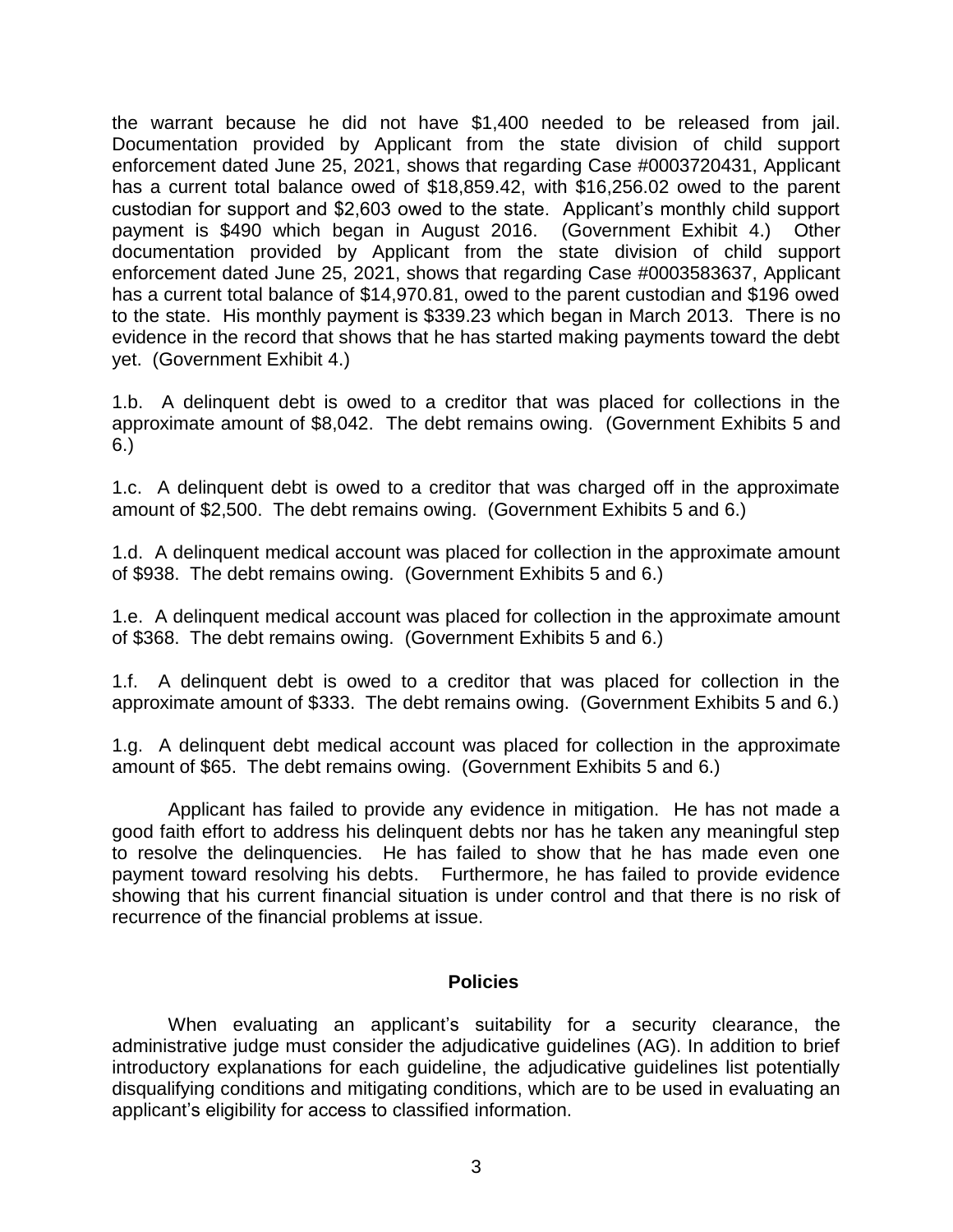These guidelines are not inflexible rules of law. Instead, recognizing the complexities of human behavior, administrative judges apply the guidelines in conjunction with the factors listed in AG ¶ 2 describing the adjudicative process. The commonsense decision. The entire process is a conscientious scrutiny of a number of variables known as the whole-person concept. The administrative judge must consider all available, reliable information about the person, past and present, favorable and administrative judge's overarching adjudicative goal is a fair, impartial, and unfavorable, in making a decision.

The protection of the national security is the paramount consideration. AG  $\P$  2(b) eligibility will be resolved in favor of the national security." In reaching this decision, I have drawn only those conclusions that are reasonable, logical and based on the evidence contained in the record. Likewise, I have avoided drawing inferences requires that "[a]ny doubt concerning personnel being considered for national security grounded on mere speculation or conjecture.

 Under Directive ¶ E3.1.14, the government must present evidence to establish controverted facts alleged in the SOR. Under Directive ¶ E3.1.15, the applicant is responsible for presenting "witnesses and other evidence to rebut, explain, extenuate, or mitigate facts admitted by the applicant or proven by Department Counsel." The applicant has the ultimate burden of persuasion to obtain a favorable clearance decision.

 A person who seeks access to classified information enters into a fiduciary transcends normal duty hours and endures throughout off-duty hours. The government reposes a high degree of trust and confidence in individuals to whom it grants access to classified information. Decisions include, by necessity, consideration of the possible risk the applicant may deliberately or inadvertently fail to safeguard classified information. Such decisions entail a certain degree of legally permissible extrapolation as to relationship with the government predicated upon trust and confidence. This relationship potential, rather than actual, risk of compromise of classified information.

 Section 7 of EO 10865 provides that adverse decisions shall be "in terms of the national interest and shall in no sense be a determination as to the loyalty of the applicant concerned." *See also* EO 12968, Section 3.1(b) (listing multiple prerequisites for access to classified or sensitive information).

#### **Analysis**

### **Guideline F - Financial Considerations**

The security concern for Financial Considerations is set out in AG ¶ 18:

 Failure to live within one's means, satisfy debts, and meet financial obligations may indicate poor self-control, lack of judgment, or unwillingness to abide by rules and regulations, all of which can raise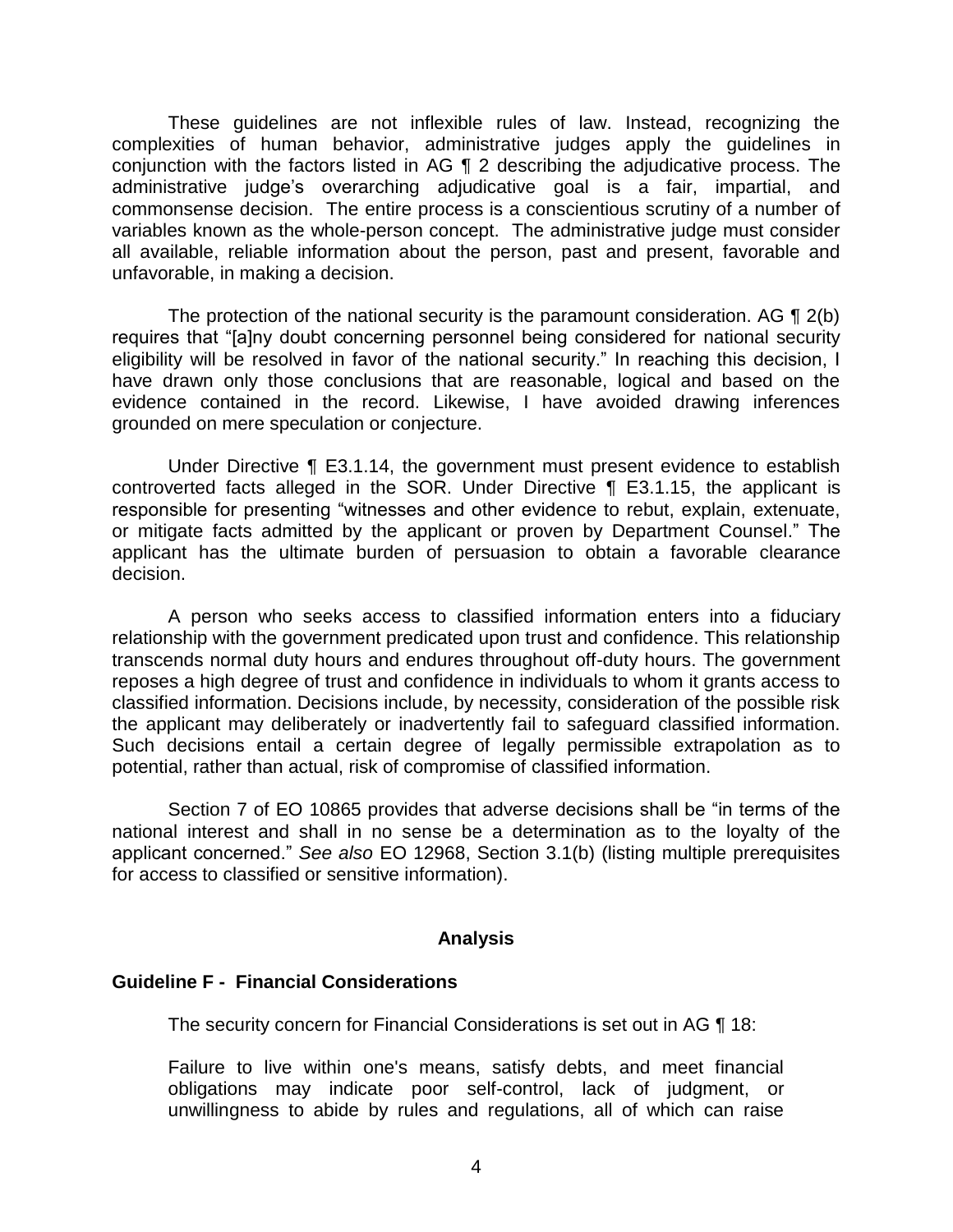questions about an individual's reliability, trustworthiness, and ability to protect classified or sensitive information. Financial distress can also be caused or exacerbated by, and thus can be a possible indicator of, other issues of personnel security concern such as excessive gambling, mental individual who is financially overextended is at greater risk of having to engage in illegal or otherwise questionable acts to generate funds. Affluence that cannot be explained by known sources of income is also a health conditions, substance misuse, or alcohol abuse or dependence. An security concern insofar as it may result from criminal activity, including espionage.

 The guideline notes several conditions that could raise security concerns under AG ¶ 19. Two are potentially applicable in this case:

(a) inability or unwillingness to satisfy debts; and

(c) a history of not meeting financial obligations.

 Applicant is indebted to a number of creditors for delinquent accounts totaling in excess of \$24,000 that have been placed for collection or are in arrears. The evidence is sufficient to raise the above disqualifying conditions.

 The following mitigating conditions under the Financial Considerations guideline are potentially applicable under AG ¶ 20:

(a) the behavior happened so long ago, was so infrequent, or occurred under such circumstances that it is unlikely to recur and does not cast doubt on the individual's current reliability, trustworthiness, or good judgment;

(b) the conditions that resulted in the financial problem were largely beyond the person's control (e.g. loss of employment, a business downturn, unexpected medical emergency, or a death, divorce, or separation), and the individual acted responsibly under the circumstances; and

 (d) the individual initiated and is adhering to a good-faith effort to repay overdue creditors or otherwise resolve debts.

 Applicant is delinquently indebted to each of the creditors set forth in the SOR. He has failed to provide any evidence in mitigation. This shows poor judgment and unreliability. Accordingly, Applicant does not meet the requirements to access classified information. information. 5